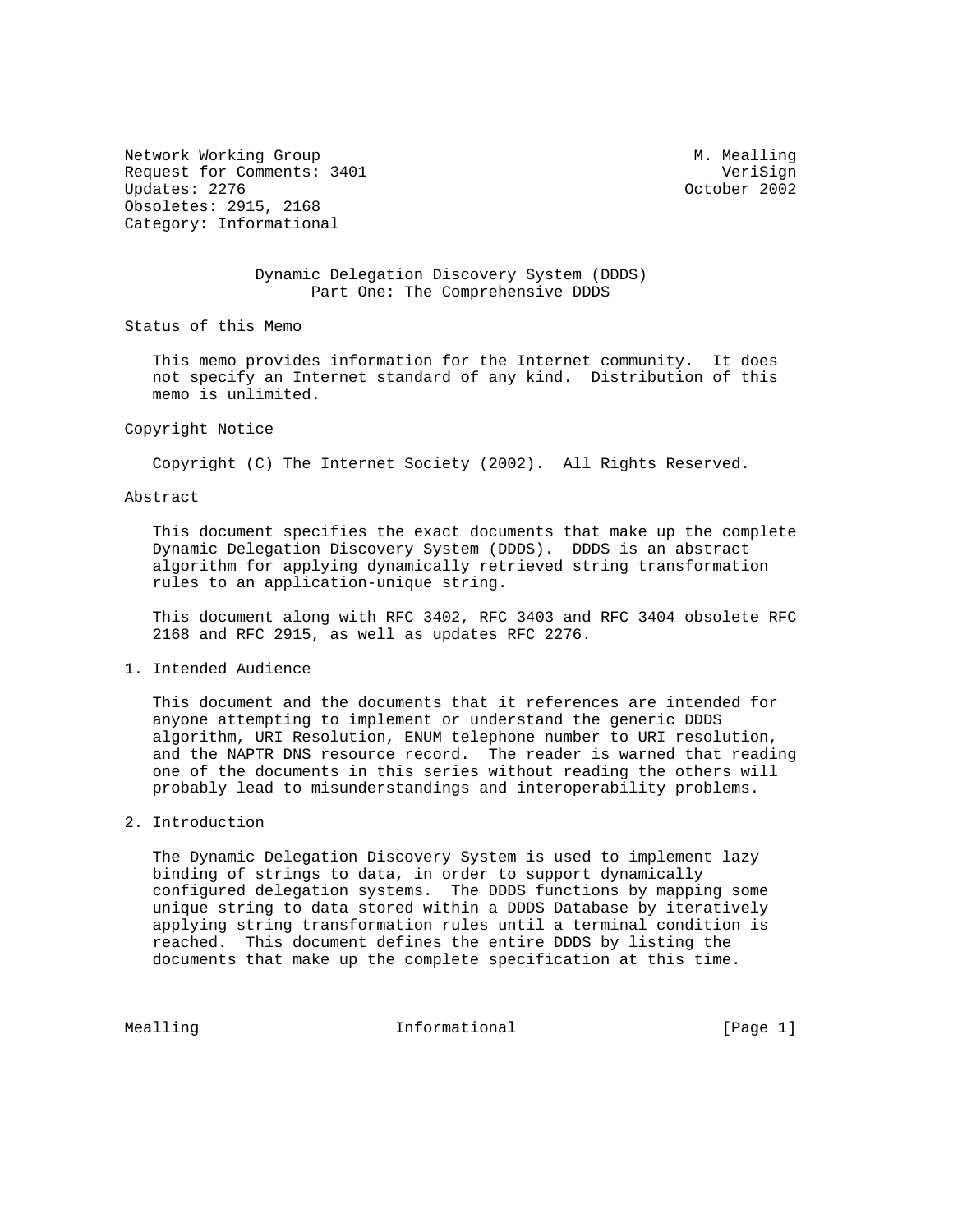This document along with RFC 3402, RFC 3403 and RFC 3404 obsoletes RFC 2168 [8] and RFC 2915 [6], as well as updates RFC 2276 [5]. This document will be updated and or obsoleted when changes are made to the DDDS specifications. Thus the reader is strongly encouraged to check the IETF RFC repository for any documents that obsoletes or updates this one.

3. The Algorithm

 The DDDS algorithm is defined by RFC 3402 [1]. That document defines the following DDDS concepts:

- o The basic DDDS vocabulary.
- o The algorithm.
- o The requirements on applications using the algorithm.
- o The requirements on databases that store DDDS rules.

 RFC 3402 is the actual DDDS Algorithm specification. But the specification by itself is useless without some additional document that defines how and why the algorithm is used. These documents are called Applications and do not actually make up part of the DDDS core specification. Applications require databases in which to store their Rules. These databases are called DDDS Databases and are usually specified in separate documents. But again, these Database specifications are not included in the DDDS core specification itself.

4. DDDS Applications

 No implementation can begin without an Application specification, as this is what provides the concrete instantiation details for the DDDS Algorithm. Without them the DDDS is nothing more than a general algorithm. Application documents define the following:

- o the Application Unique String (the thing the delegation rules act on).
- o the First Well Known Rule (the Rule that says where the process starts).
- o the list of valid Databases (you can't just use any Database).
- o the final expected output.

Mealling 10 and 10 millional 11 million in the UP of the Mean of the Mean of the Mean of the Informational 10 million in the UP of the Mean of the Mean of the Mean of the Mean of the Mean of the Mean of the Mean of the Mea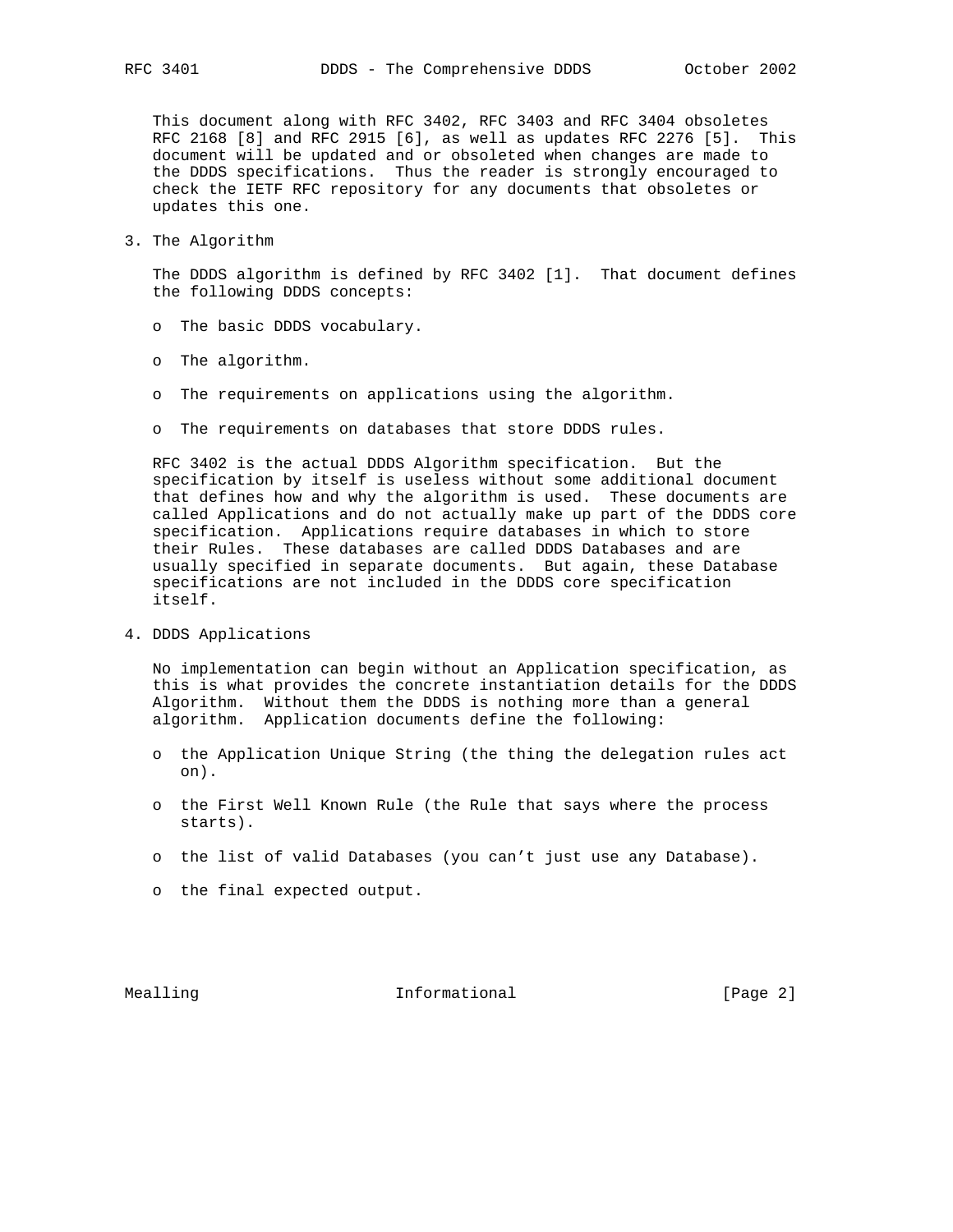Some sample Applications are documented in:

- o "E.164 number and DNS" (RFC 2916) [7]. This Application uses the DDDS to map a telephone number to service endpoints such as SIP or email.
- o "Dynamic Delegation Discovery System (DDDS) Part Four: The Uniform Resource Identifiers (URI) Resolution Application" (RFC 3404) [3]. This Application uses the DDDS to resolve any URI to a set of endpoints or 'resolvers' that can give additional information about the URI independent of its particular URI scheme.
- 5. Currently Standardized Databases

 Any DDDS Application must use some type of DDDS Database. Database documents define the following:

- o the general spec for how the Database works.
- o formats for Keys.
- o formats for Rules.
- o Key lookup process.
- o rule insertion procedures.
- o collision avoidance measures.

 A Database cannot be used on its own; there must be at least one Application that uses it. Multiple Databases and Applications are defined, and some Databases will support multiple Applications. However, not every Application uses each Database, and vice versa. Thus, compliance is defined by the combination of a Database and Application specification.

One sample Database specification is documented in:

- o "Dynamic Delegation Discovery System (DDDS) Part Three: The Domain Name System (DNS) Database" (RFC 3402) [1]. (This document is the official specification for the NAPTR DNS Resource Record.)
- 6. Security Considerations

 Any known security issues that arise from the use of algorithms and databases must be specified in the respective specifications. They must be completely and fully described. It is not required that the database and algorithms be secure or that it be free from risks, but

Mealling **Informational Informational** [Page 3]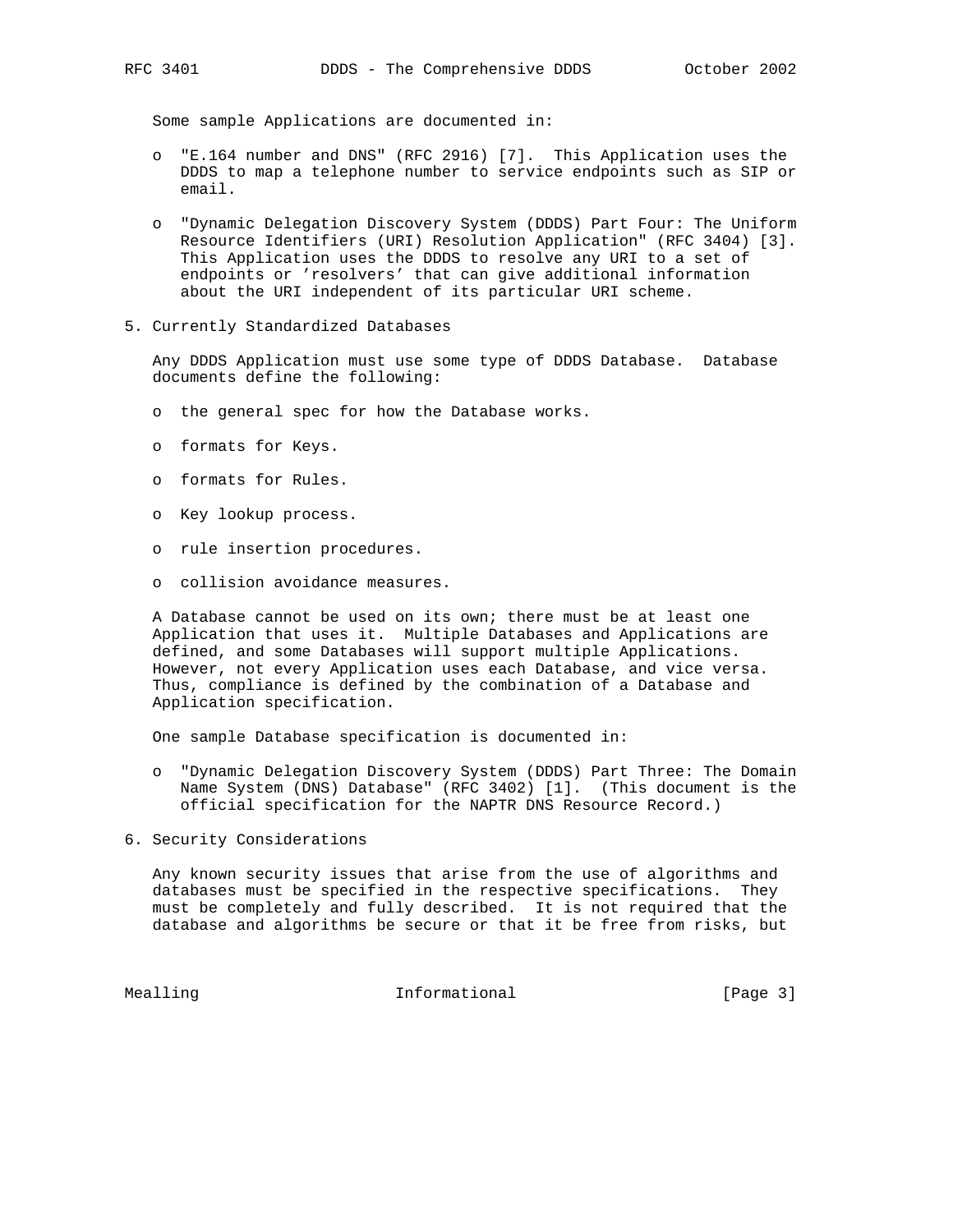that the known risks be identified. Publication of a new database type or algorithm does require a security review, and the security considerations section should be subject to continuing evaluation. Additional security considerations should be addressed by publishing revised versions of the database and algorithm specifications.

7. IANA Considerations

 While this document itself does not create any new requirements for the IANA, the documents in this series create many varied requirements. The IANA Considerations sections in those documents should be reviewed by the IANA to determine the complete set of new registries and requirements. Any new algorithms, databases or applications should take great care in what they require the IANA to do in the future.

# References

- [1] Mealling, M., "Dynamic Delegation Discovery System (DDDS) Part Two: The Algorithm", RFC 3402, October 2002.
- [2] Mealling, M., "Dynamic Delegation Discovery System (DDDS) Part Three: The Doman Name System (DNS) Database", RFC 3403, October 2002.
- [3] Mealling, M., "Dynamic Delegation Discovery System (DDDS) Part Four: The Uniform Resource Identifiers (URI) Resolution Application", RFC 3404, October 2002.
- [4] Mealling, M., "Dynamic Delegation Discovery System (DDDS) Part Five: URI.ARPA Assignment Procedures", RFC 3405, October 2002.
- [5] Sollins, K., "Architectural Principles of Uniform Resource Name Resolution", RFC 2276, January 1998.
- [6] Mealling, M. and R. Daniel, "The Naming Authority Pointer (NAPTR) DNS Resource Record", RFC 2915, August 2000.
- [7] Faltstrom, P., "E.164 number and DNS", RFC 2916, September 2000.
- [8] Daniel, R. and M. Mealling, "Resolution of Uniform Resource Identifiers using the Domain Name System", RFC 2168, June 1997.

Mealling 10 and 10 millional 11 million of the UP and Theorem and Theorem 10 and 10 million 10 million of the M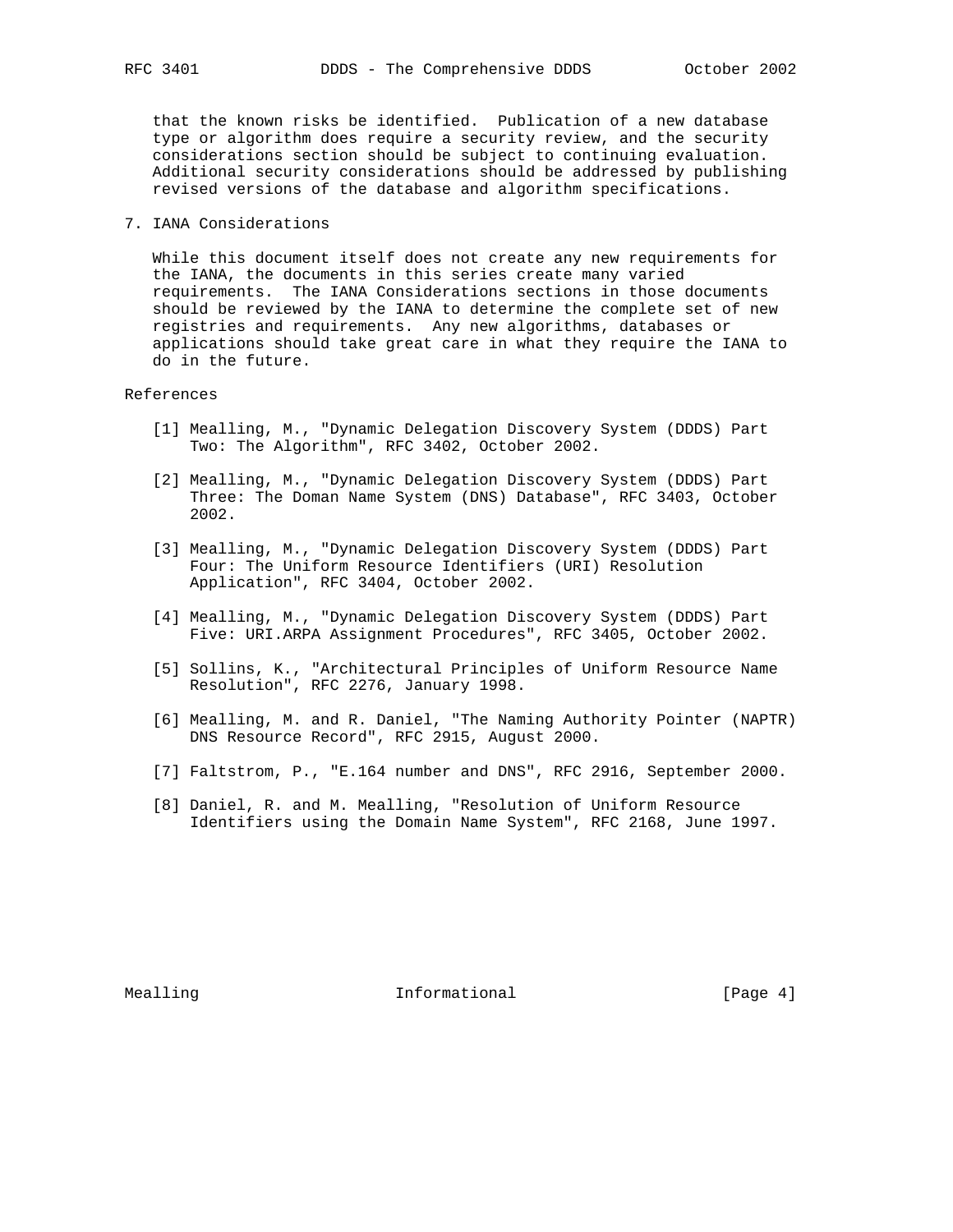Author's Address

 Michael Mealling VeriSign 21345 Ridgetop Circle Sterling, VA 20166 US

 EMail: michael@neonym.net URI: http://www.verisignlabs.com

Mealling 10 Informational 10 Informational [Page 5]